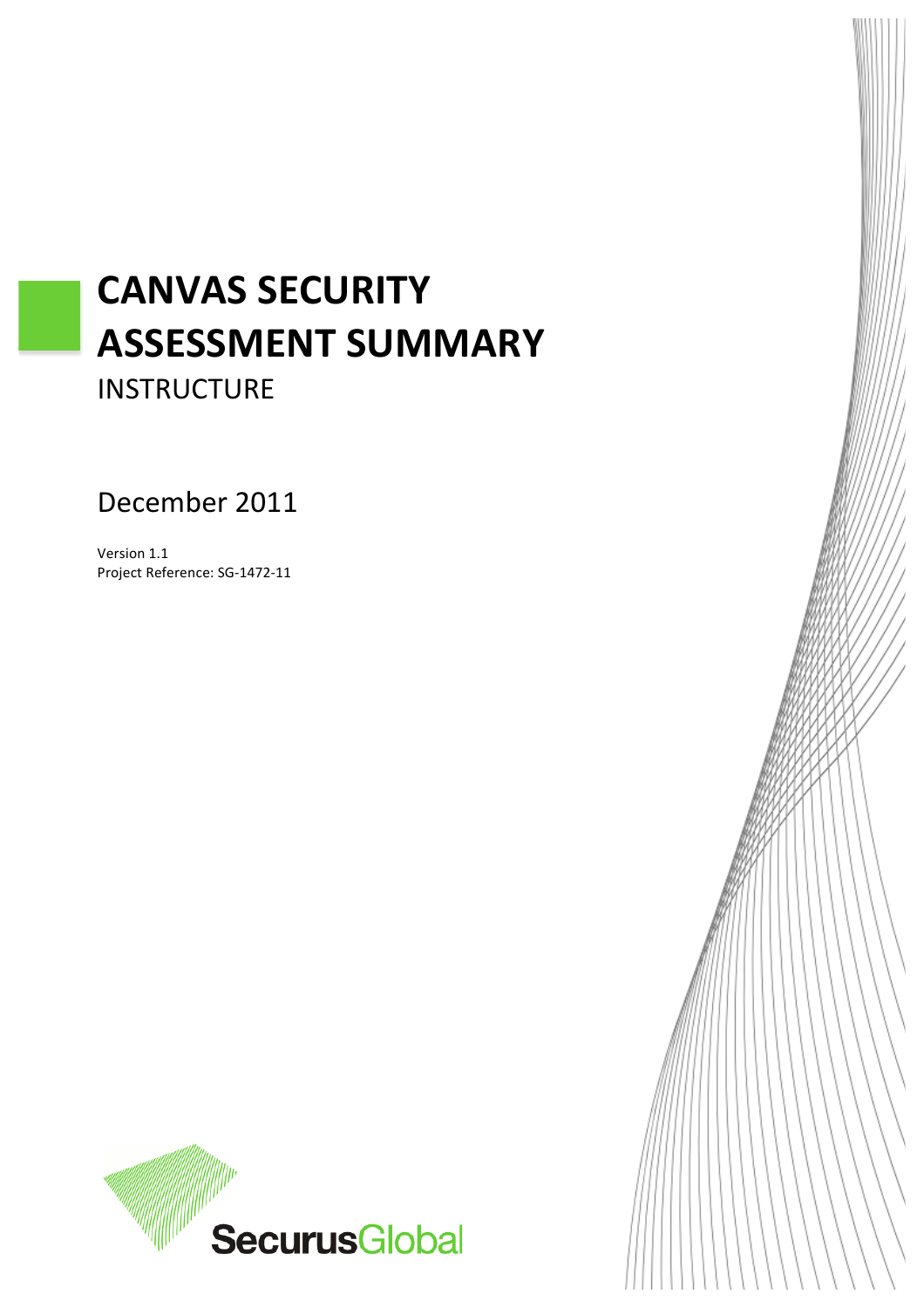

## **Copyright**

This document is authored by Securus Global and is subject to copyright.

## **Engagement Representatives**

| Drazen Drazic<br>CEO.<br>Securus Global | Phone: +61 (0) 2 9283 0255<br>email: drazen.drazic@securusglobal.com |
|-----------------------------------------|----------------------------------------------------------------------|
|-----------------------------------------|----------------------------------------------------------------------|

## **Revision History**

| V <sub>0.1</sub> | Findings and business analysis included |
|------------------|-----------------------------------------|
| V <sub>0.9</sub> | <b>Quality Assurance Review</b>         |
| V1.0             | Draft for Discussion Report released    |
| V1.1             | Amendments following walkthrough        |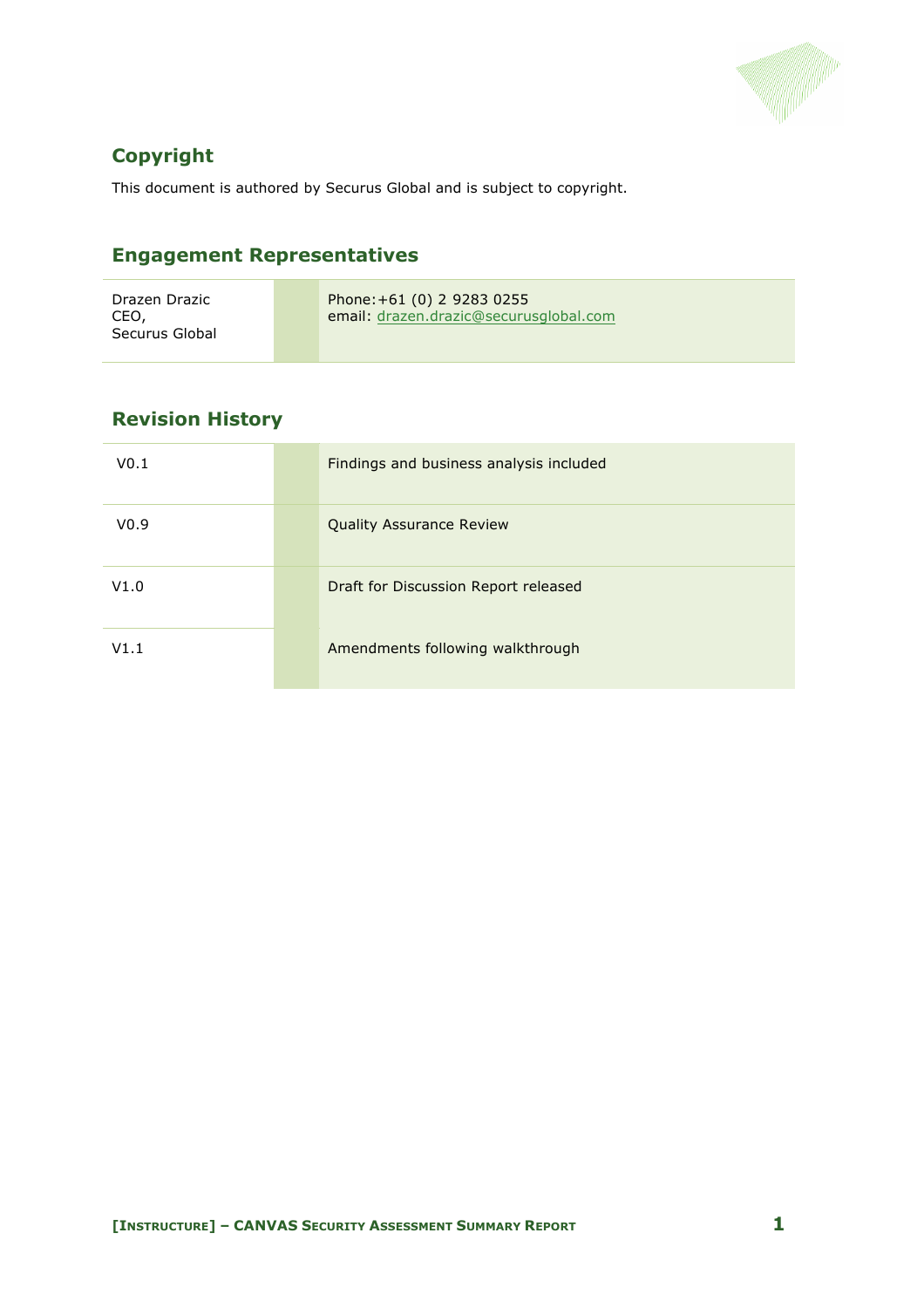

## **Table of Contents**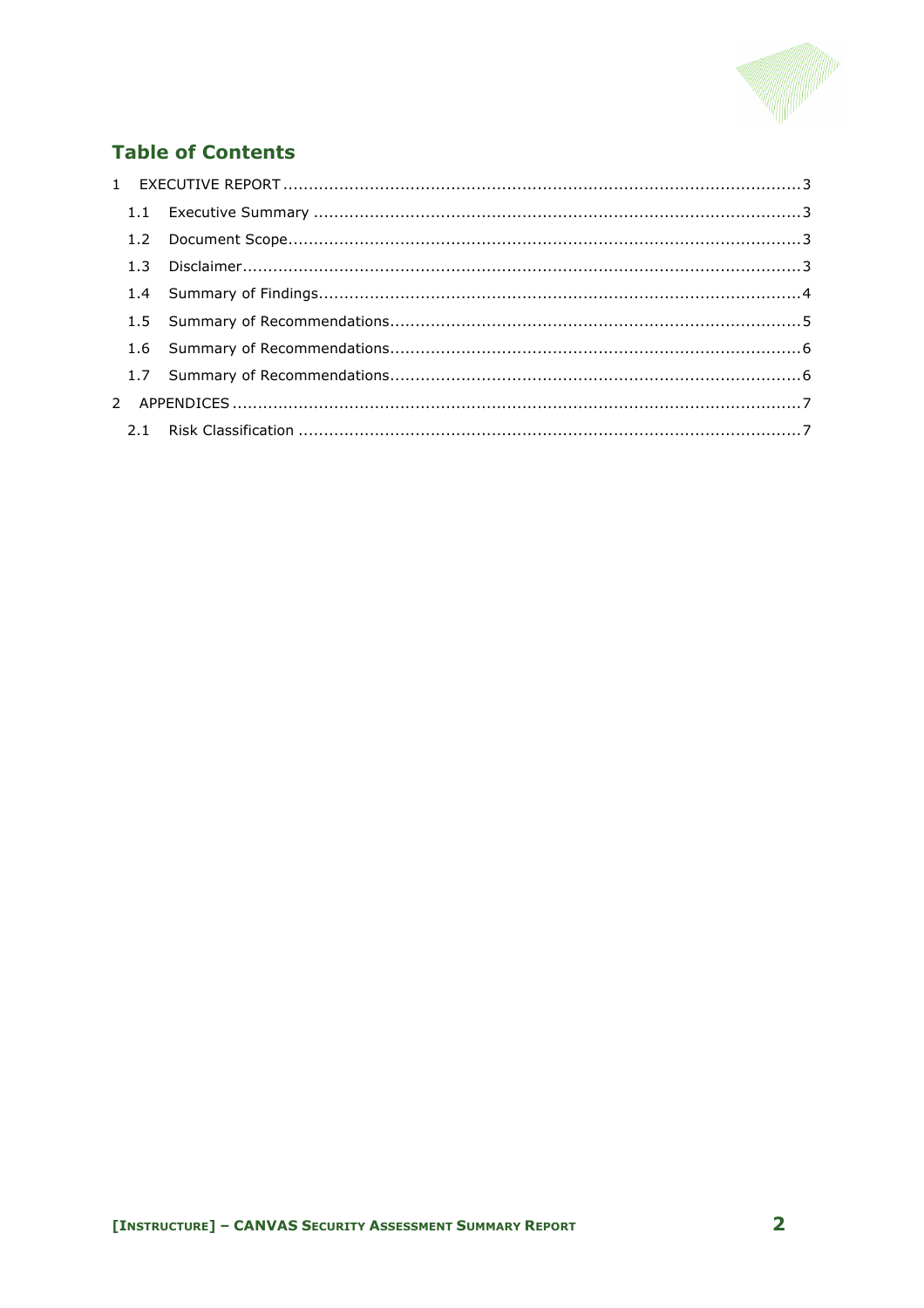

## **1 EXECUTIVE REPORT**

#### 1.1 Executive Summary

This report summary presents the findings of a security assessment of Instructure's Canvas platform conducted between the period  $7<sup>th</sup>$  November 2011 to 25<sup>h</sup> November 2011.

It is our impression that CANVAS is generally a secure application and that the issues found can quickly be remediated. CANVAS is built upon a foundation of very widely used programming frameworks that have been subject to extensive security auditing.

During testing several issues were identified, including one critical vulnerability. Due to progressive reporting and status updates with Instructure the critical vulnerability identified was promptly remediated and released to users.

The remaining issues present a moderate risk to the integrity and confidentiality of the stored data which could lead to reputational damages and loss of confidence in the CANVAS system should they risk be realised. None of these issues are associated with major application flaws that are difficult to remediate.

#### 1.2 Document Scope

This report consists of the following components:

- Summary Report: A report targeted at senior executives and business stakeholders that presents a summary of the project, findings, and recommendations.
- ! Appendices Supplementary information supporting the report including our risk assessment methodology and matrix.

#### 1.3 Disclaimer

This security test is a point in time assessment of the state of security in the CANVAS test environment prepared for Securus Global valid at the time that the test was completed. The description of the findings, recommendations and risk will be valid for the time of the test. Any projection of such information to the future is subject to the risk that, because of change, the description may no longer portray the controls in existence.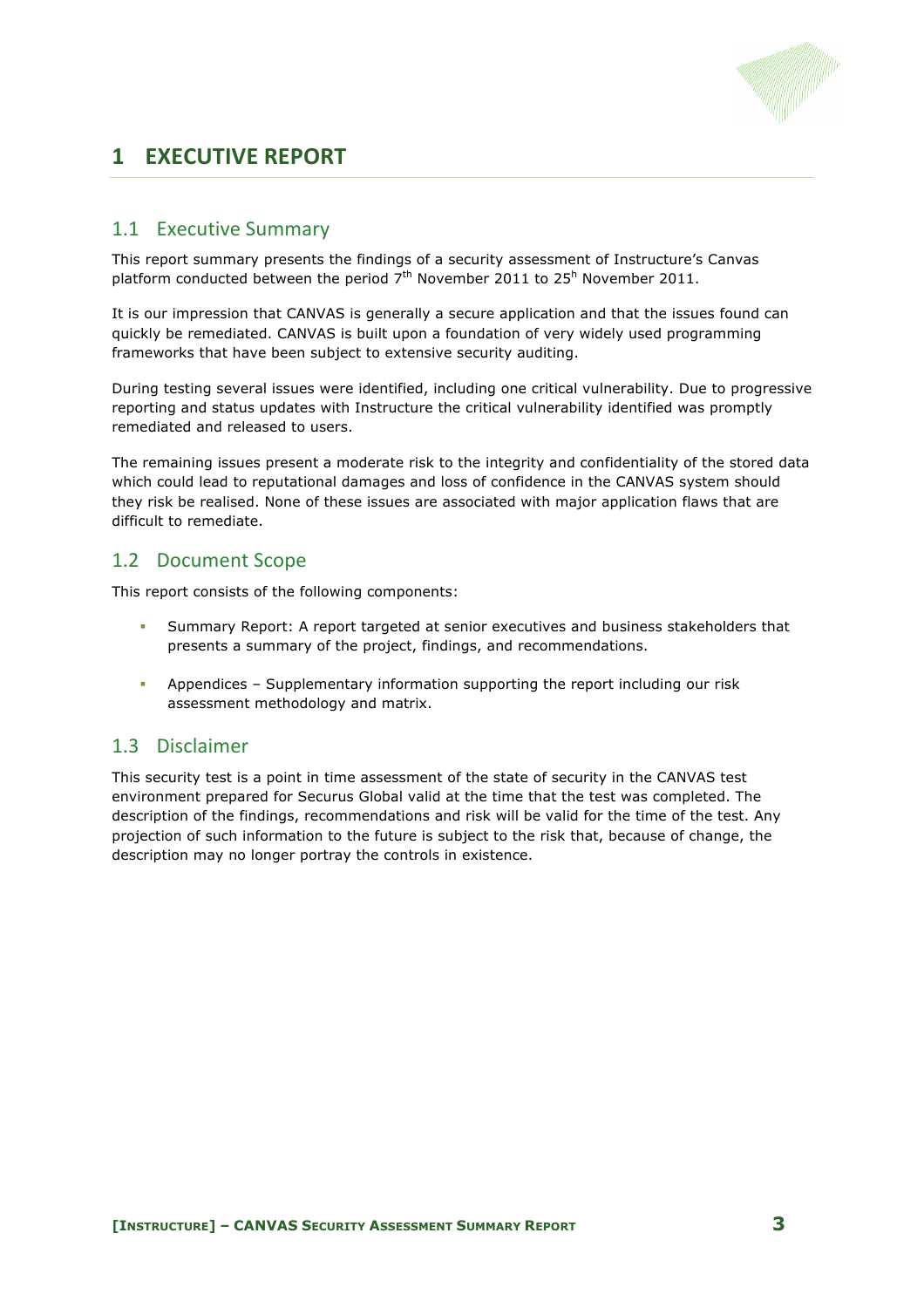

#### 1.4 Summary of Findings

Following in depth testing of the environment it is our impression that the CANVAS application is robust and has been developed by security aware programmers in line with secure coding practices.

Based on our understanding of the Instructure business, we have assessed the level of risk to your organisation based on the nature of the vulnerabilities discovered, their exploitability in the environment and the potential impact should the risk be realised to be low.

There were no major design flaws identified. Vulnerabilities identified were of a nature that allowed remediation without major resign or application re-coding. During the testing a critical SQL injection vulnerability was identified. We also uncovered an issue with the way the application framework generated session IDs. Both vulnerabilities were fixed quickly in response to our reporting.

The following graph illustrates the levels of risk for the vulnerabilities identified during testing and the residual risk following the vulnerabilities being addressed:



**Figure 1 Vulnerabilities identified during testing**



**Figure 2 Residual Risk following remediation of vulnerabilities during testing.**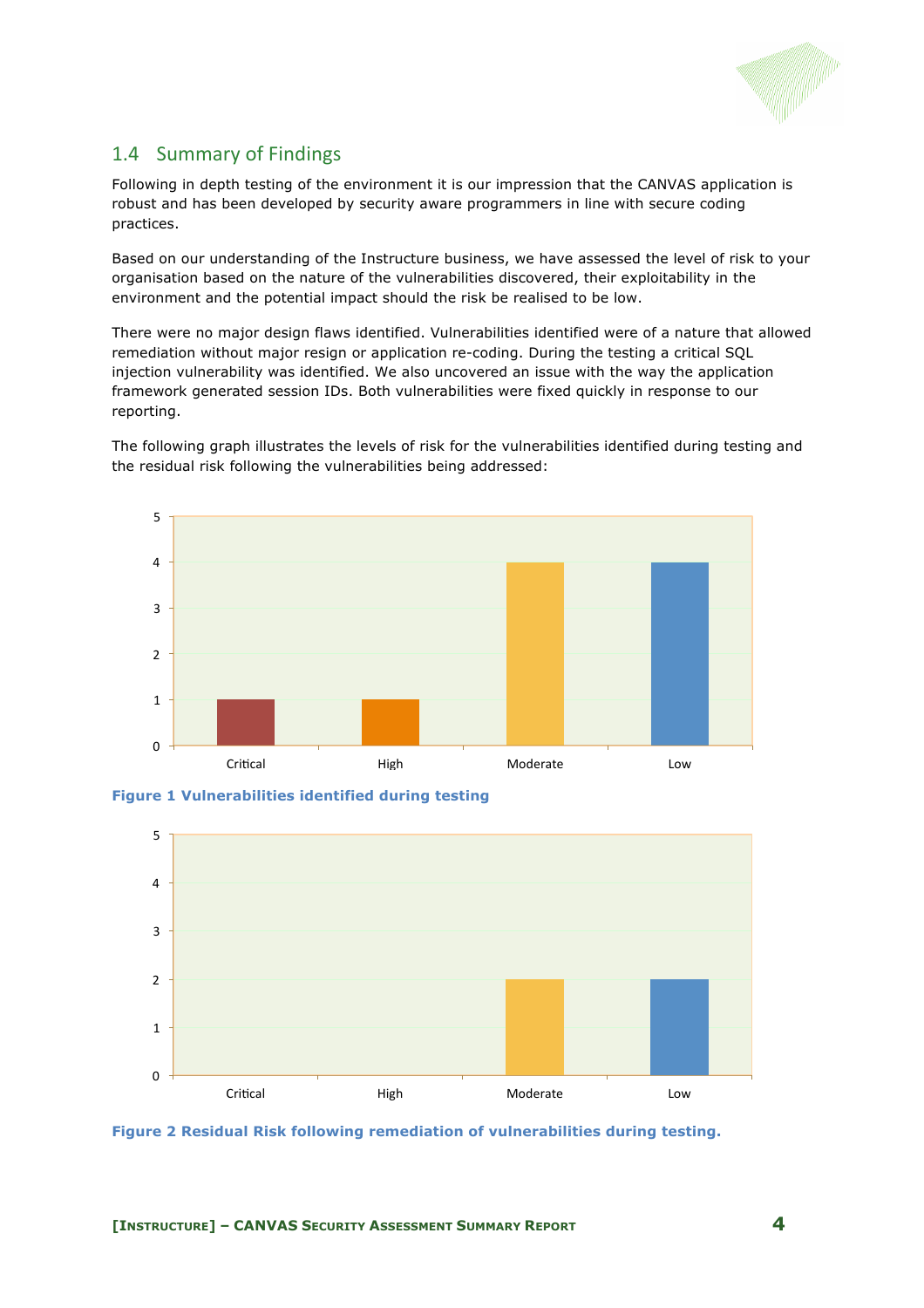

#### 1.5 Summary of Recommendations

To address the identified issues it is our recommendation that:

- ! The JSON interfaces are protected from cross-site reading
- **EXECUTE:** File uploads are limited or handled safely
- ! Autocompletion of sensitive forms is turned off
- ! CSRF tokens are deployed wherever state-changing functionality is triggered
- ! Input to SQL queries is escaped and strict whitelisting is performed
- **.** Allowed markup is restricted further
- ! Unauthenticated file access is disabled
- ! Uploaded files are scanned for malware before users are allowed to download them
- ! IDs are used to identify users when messaging a new user
- ! Service banners containing version/software information are censored
- ! A new session ID is created every time a user logs in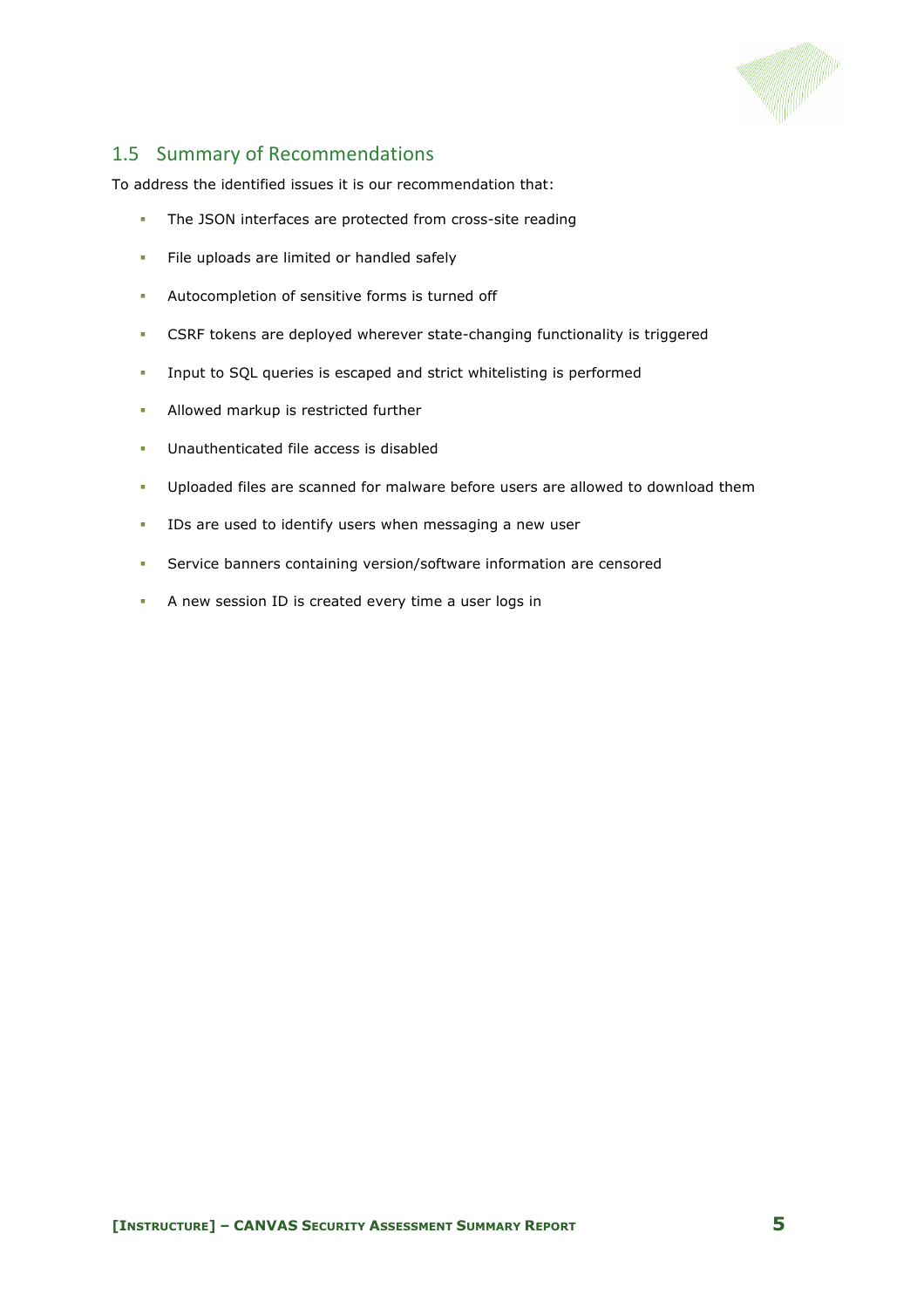

## 1.6 Summary of Vulnerabilities

The following table is a summary listing of the vulnerabilities discovered through our testing, including the status as of December  $1^{st}$  2011, and the time to fix the vulnerabilities in the live CANVAS application.

#### 1.7 Table of Findings

|     | <b>Finding</b>                           | <b>Risk</b>          | <b>Status</b> | <b>Time to Fix</b>       |
|-----|------------------------------------------|----------------------|---------------|--------------------------|
| 1.  | SQL Injection Vulnerability Identified   | <b>Critical</b>      | <b>FIXED</b>  | $\sim$ 2 hours           |
| 2.  | JSON Interfaces Allow Cross-Site Reading | <b>High</b>          | <b>FIXED</b>  | $\sim$ 2 weeks           |
| 3.  | Arbitrary File Upload                    | <b>Moderate</b>      | <b>FIXED</b>  | $\sim$ 2 weeks           |
| 4.  | Autocomplete Enabled for Sensitive Data  | <b>Moderate</b>      | N/A           |                          |
| 5.  | Cross-Site Request Forgery               | Low                  | <b>FIXED</b>  | $\sim$ 1 week            |
| 6.  | Overly Permissive HTML Sanitisation      | <b>Moderate</b>      | Scheduled     | $\overline{\phantom{0}}$ |
| 7.  | No Access Control for Uploaded Files     | <b>Moderate</b>      | Scheduled     | $\qquad \qquad -$        |
| 8.  | No Anti-Virus Solution in Use            | Low                  | Scheduled     | $\qquad \qquad -$        |
| 9.  | Conversation Delivery Name Spoofing      | Low                  | <b>FIXED</b>  | $~\sim$ 4 weeks          |
| 10. | <b>Incorrect Session Management</b>      | Low                  | <b>FIXED</b>  | $\sim$ 2 weeks           |
| 11. | Information Disclosure Identified        | <b>Informational</b> | <b>FIXED</b>  | $~1$ week                |
| 12. | Partial Regular Expression Matching      | <b>Informational</b> | N/A           |                          |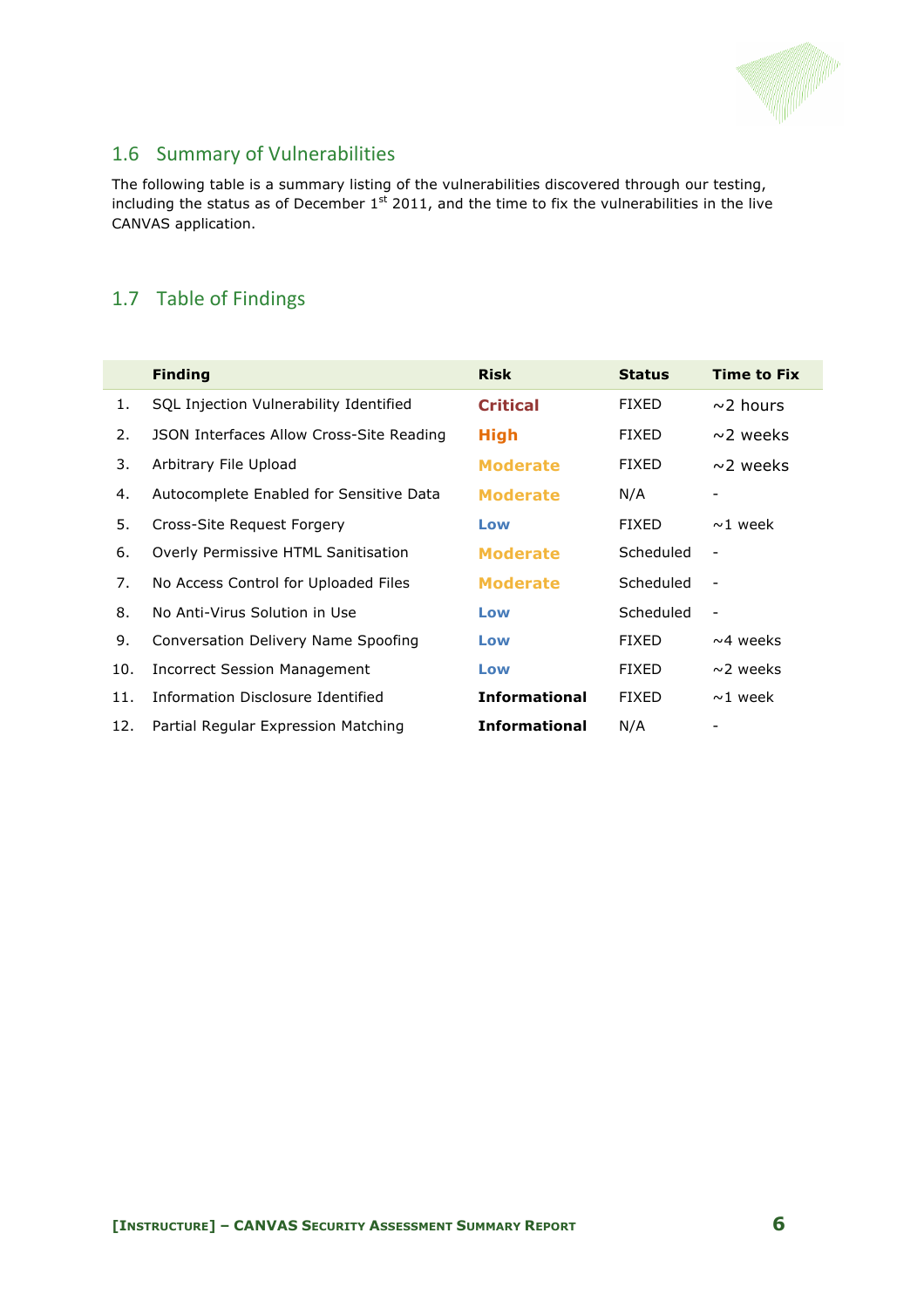

# **2 APPENDICES**

#### 2.1 Risk Classification

Securus Global follows the International Standards ISO 31000 and ISO 31010 for risk identification, classification and assessment. The following classification matrixes have been used to derive likelihood and impact.

#### 2.1.1 Risk Matrix

|                       | <b>Consequence</b>   |          |                 |              |                    |
|-----------------------|----------------------|----------|-----------------|--------------|--------------------|
| Likelihood            | <b>Insignificant</b> | Minor    | <b>Moderate</b> | <b>Major</b> | <b>Significant</b> |
| <b>Almost Certain</b> | Low                  | Moderate | High            | Critical     | Critical           |
| Likely                | Low                  | Moderate | Moderate        | High         | Critical           |
| <b>Possible</b>       | Low                  | Low      | Moderate        | High         | Critical           |
| <b>Unlikely</b>       | Low                  | Low      | Moderate        | Moderate     | High               |
| Rare                  | Low                  | Low      | Low             | Moderate     | <b>High</b>        |

#### 2.1.2 Risk Classification

| Rating          | <b>Description</b>                            |
|-----------------|-----------------------------------------------|
| <b>Critical</b> | Immediate action required                     |
| <b>High</b>     | Senior management attention needed.           |
| <b>Moderate</b> | Management responsibility should be specified |
| Low             | Manage by routine procedures                  |

## 2.1.3 Likelihood Description

| <b>Consequence</b> | <b>Description</b>                                           |
|--------------------|--------------------------------------------------------------|
| Almost certain     | It is almost certain expected to occur in most circumstances |
| <b>Likely</b>      | Will probably occur in most circumstances                    |
| <b>Possible</b>    | Might occur at some time                                     |
| <b>Unlikely</b>    | Could occur at some time                                     |
| Rare               | May occur only in exceptional circumstances                  |